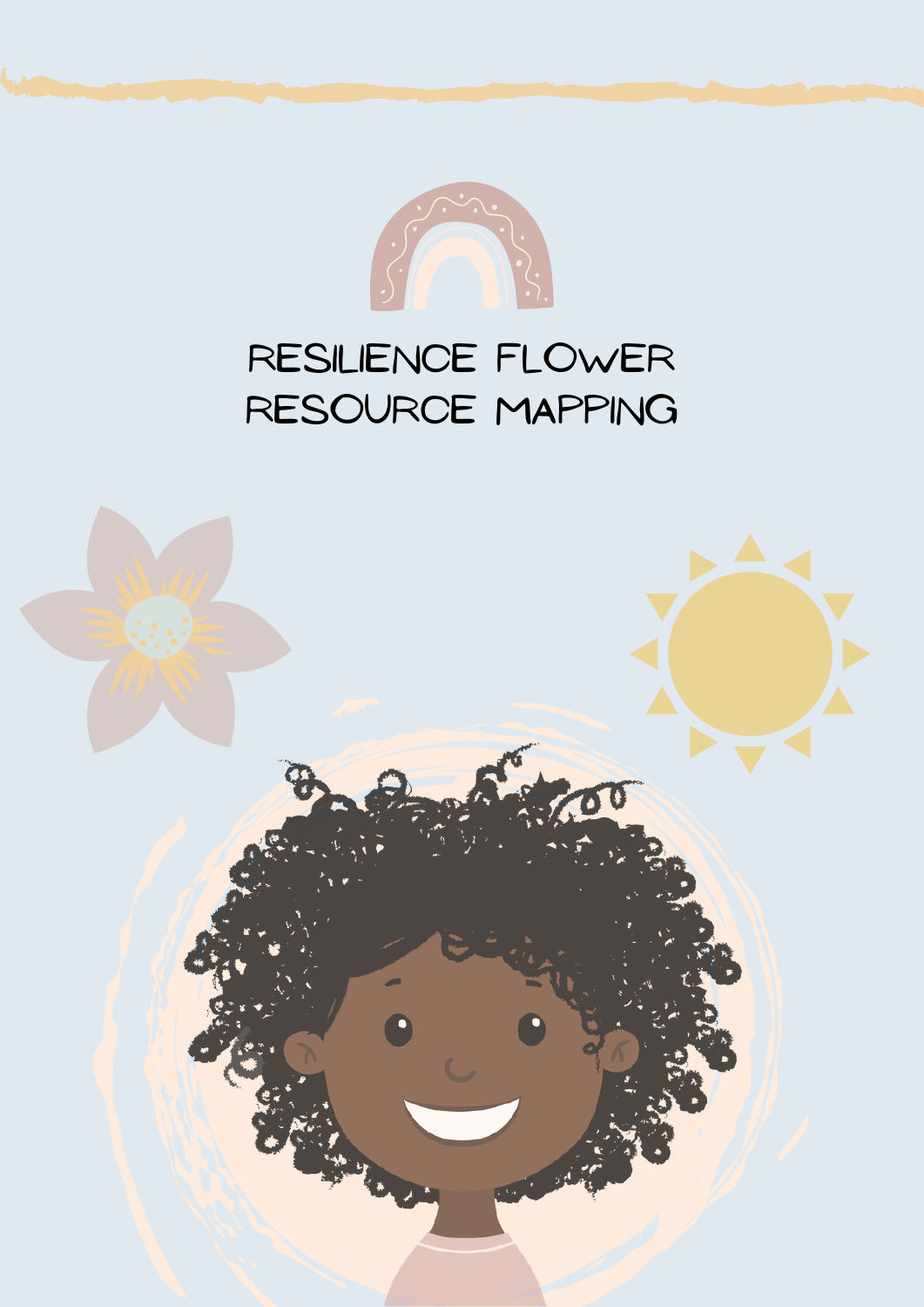

our metaphor for talking about resilience is a flower.

in nature, we have stormy days and sunny days. when a flower is being exposed to a storm, it can start to bend and loose its color. when it receives enough sun, water or other resources, the flower can grow again and even become stronger.

we also have storms in our lives. events that make us snap a little or make us FEEL OUT OF SORTS. LUCKILY, JUST LIKE THE flower, there are various resources in and around us,. resources that can help us bounce back after a storm. Resources can be people, skills, things we can do, mindset, places, etc. the good news is that we can always expand and strengthen these resources in order to support our resilience..

To map these resources, you and someone else are going to make a beautiful resilience flower poster. each little symbol represents a resource. together you can then start to explore resilience resources that can help you to grow, just like the resilience flower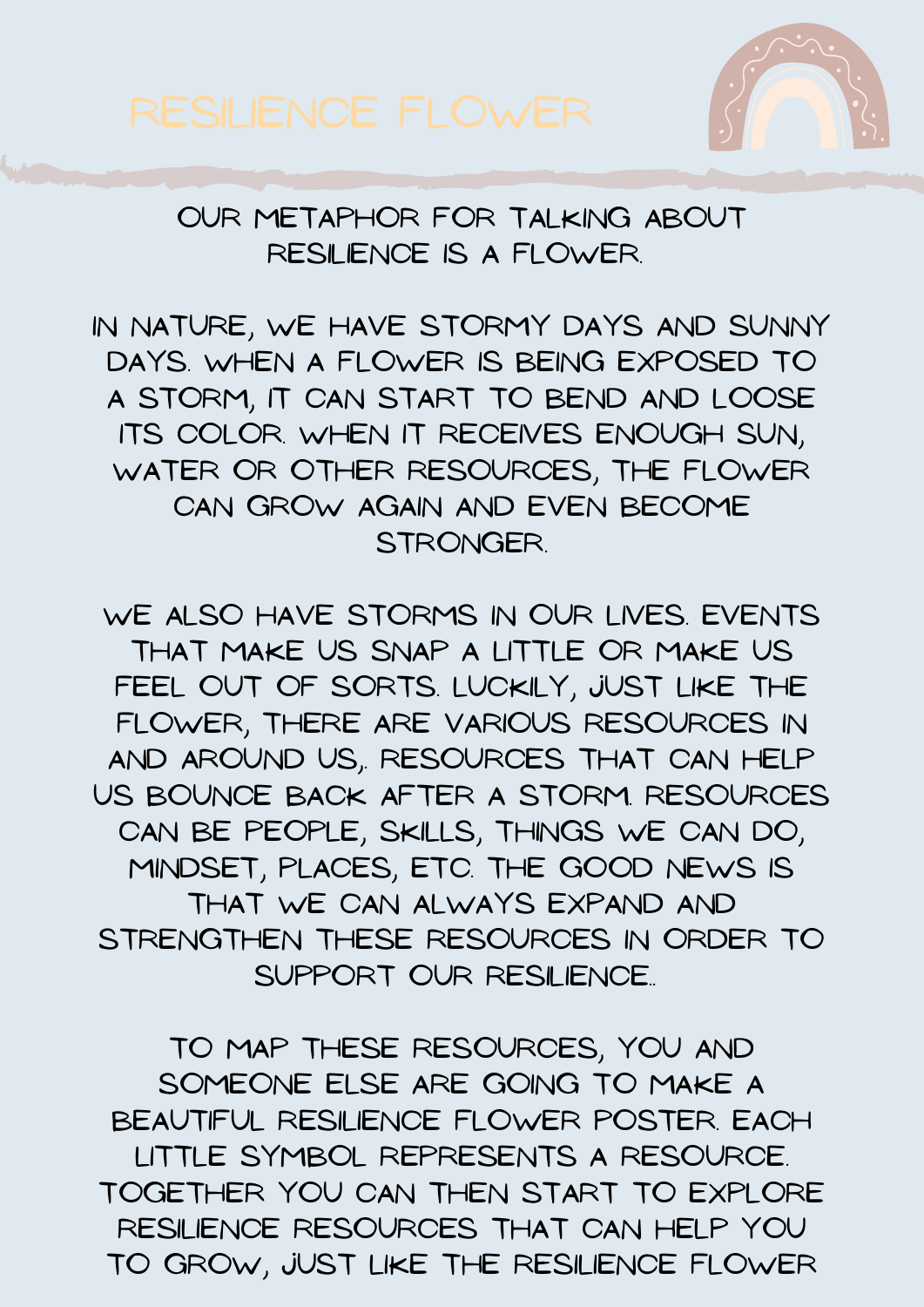



#### let's get started!

#### Use abel's example or get your own a3 paper.

If you are going to make the poster YOURSELF, GO THROUGH EACH SYMBOL. discuss the symbol, so that you know what it means.

YOU CAN ALSO USE THE EXAMPLE OF ABLE. IN that case you can cut it out and stick it on your a3 poster. discuss and (if necessary) write down what you already carry in your own resilience box.

Good luck on your journey to discover YOUR RESILIENCE RESOURCES!

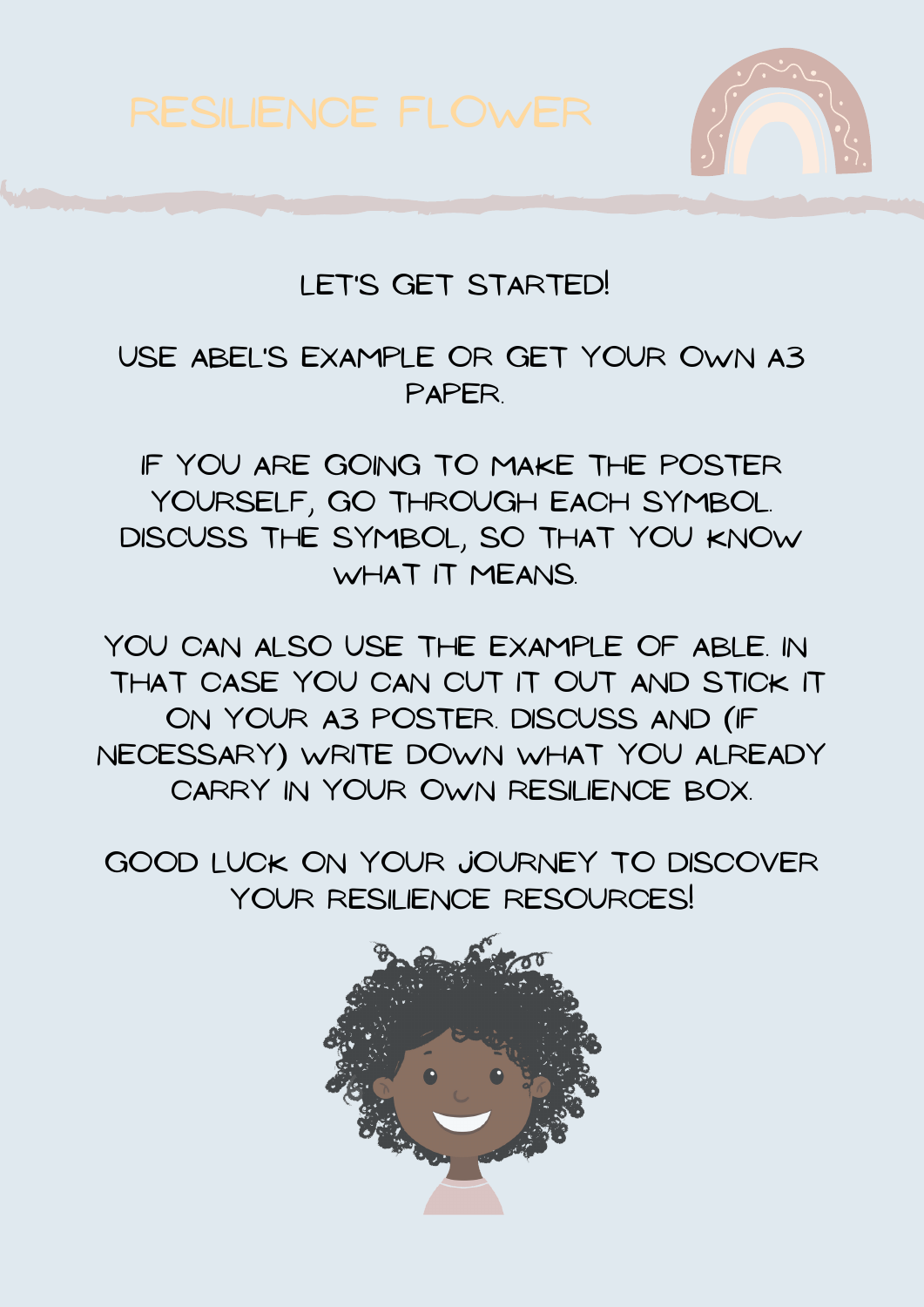



#### This seed is you!

YOU CAN CUT IT OUT AND WRITE YOUR NAME IN IT. JUST like a seed, you also have the potential to grow.

Stick the seed somewhere at the bottom of the PAPER. KNOW THAT EVERYTHING STARTS WITH YOU AND that your growth is linked to how you can get the right nutrition from your environment and yourself.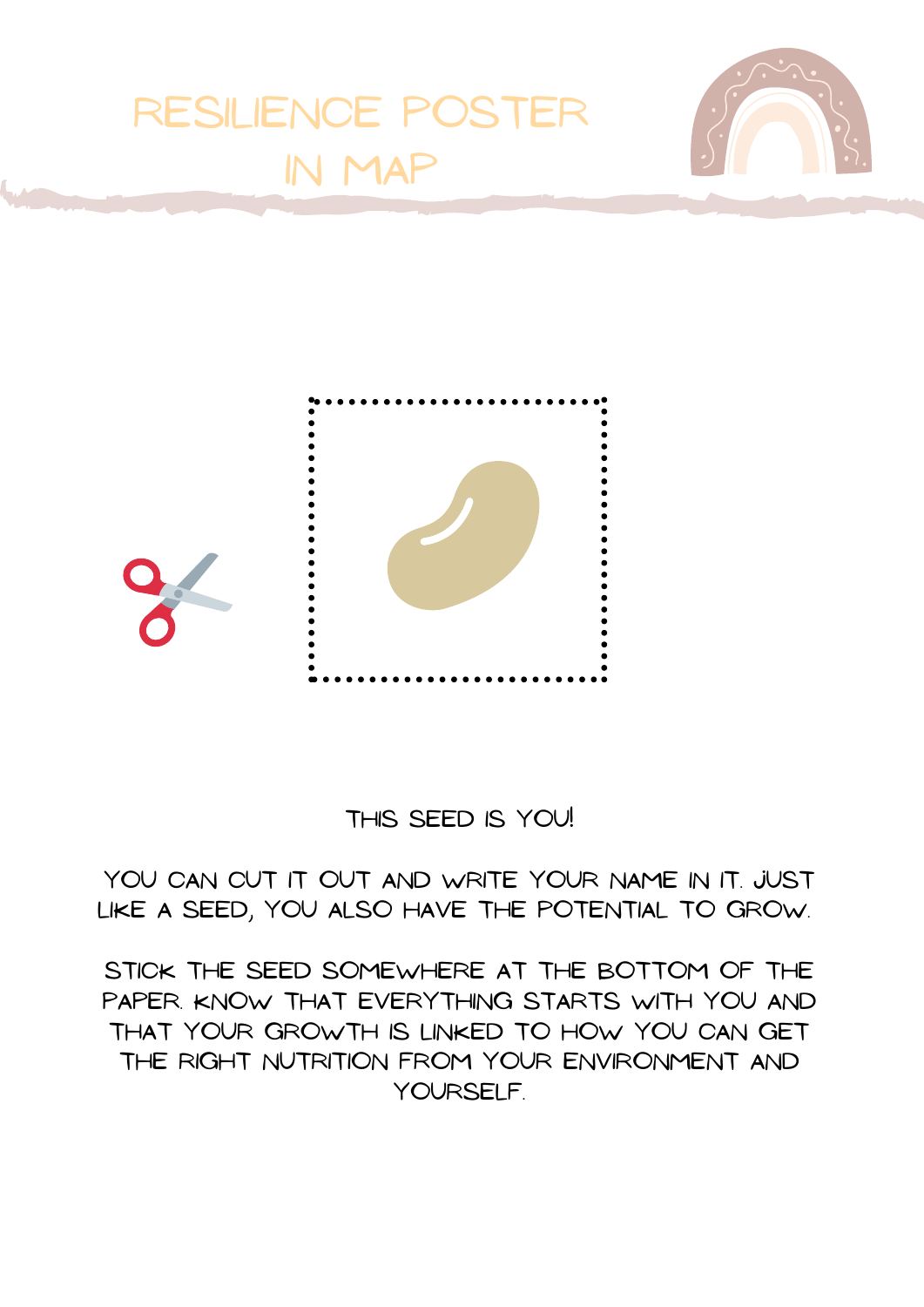

# resilience poster in map



THE ROOTS ARE YOUR SUPPORT FIGURES!

TO GROW YOU NEED A SOIL. UNDER YOU AND ROOTS THAT CONNECT YOU WITH THE SOIL. THESE ROOTS ARE the people who are important to you, who help YOU, WHO GIVE YOU SUPPORT AND LOVE (E.G. UNCLE Jos, teacher Tine, daddy, ...) to grow. they are part of your soil to grow.

Cut out the roots and paste them under the seed. Write under each carrot the name of people with whom you feel emotionally safe or supported by. write by the carrot stems themselves how they help you. e.g. by listening, by giving shelter, by DOING THINGS FOR ME, ...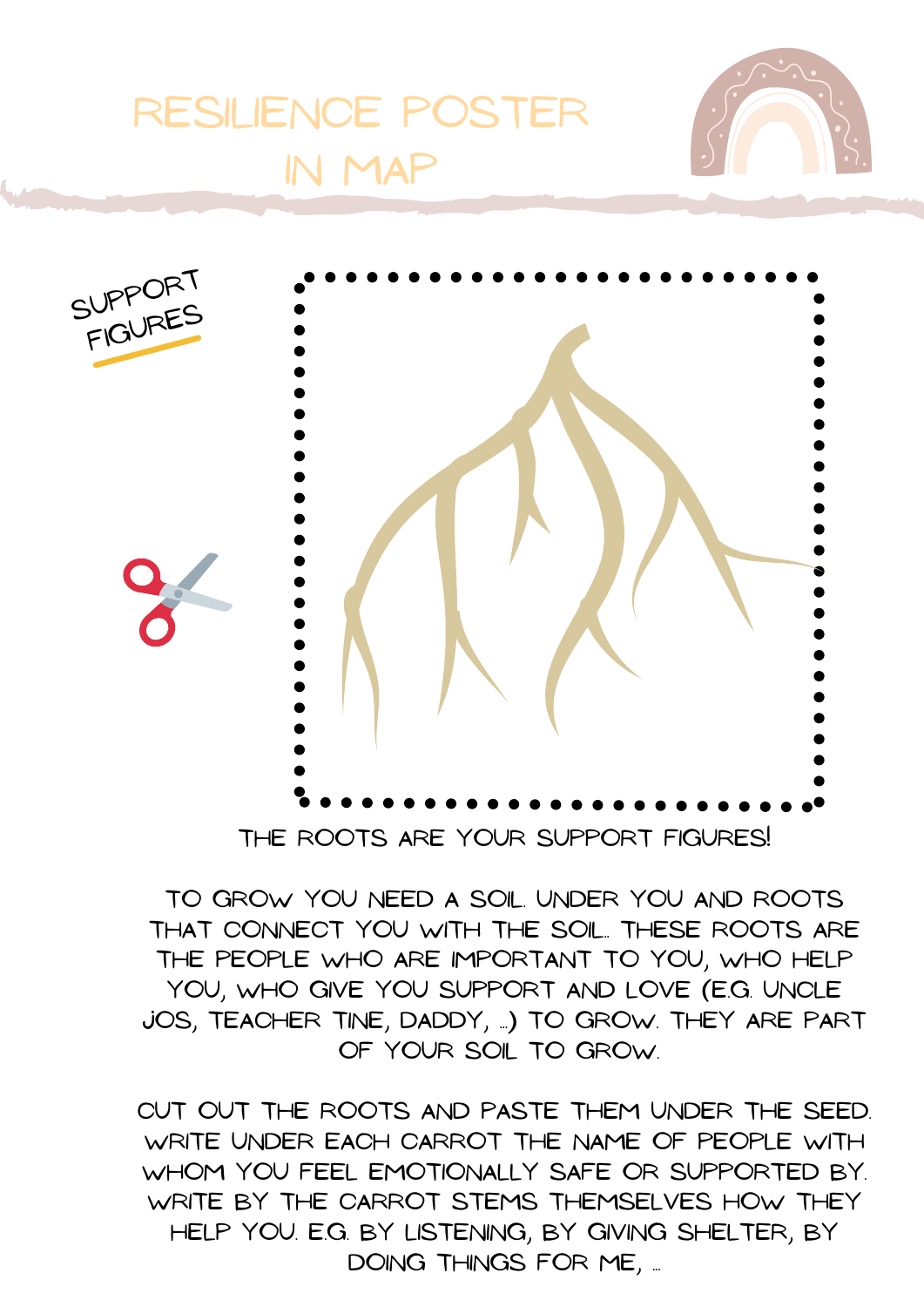



#### the stem represent your helping thoughts!

Resilient thoughts can help you get through the difficult times. straight. sometimes you need thoughts that give you strength again.

Cut out the stem and paste it above your seed. write by the stem thoughts that give you energy, give you hope, give you courage, etc. thoughts that help you cope with the difficult situation (e.g. I have the right people around me to comfort me, I know that this will pass one day and that I will FIND MY WAY THROUGH THIS, ETC...).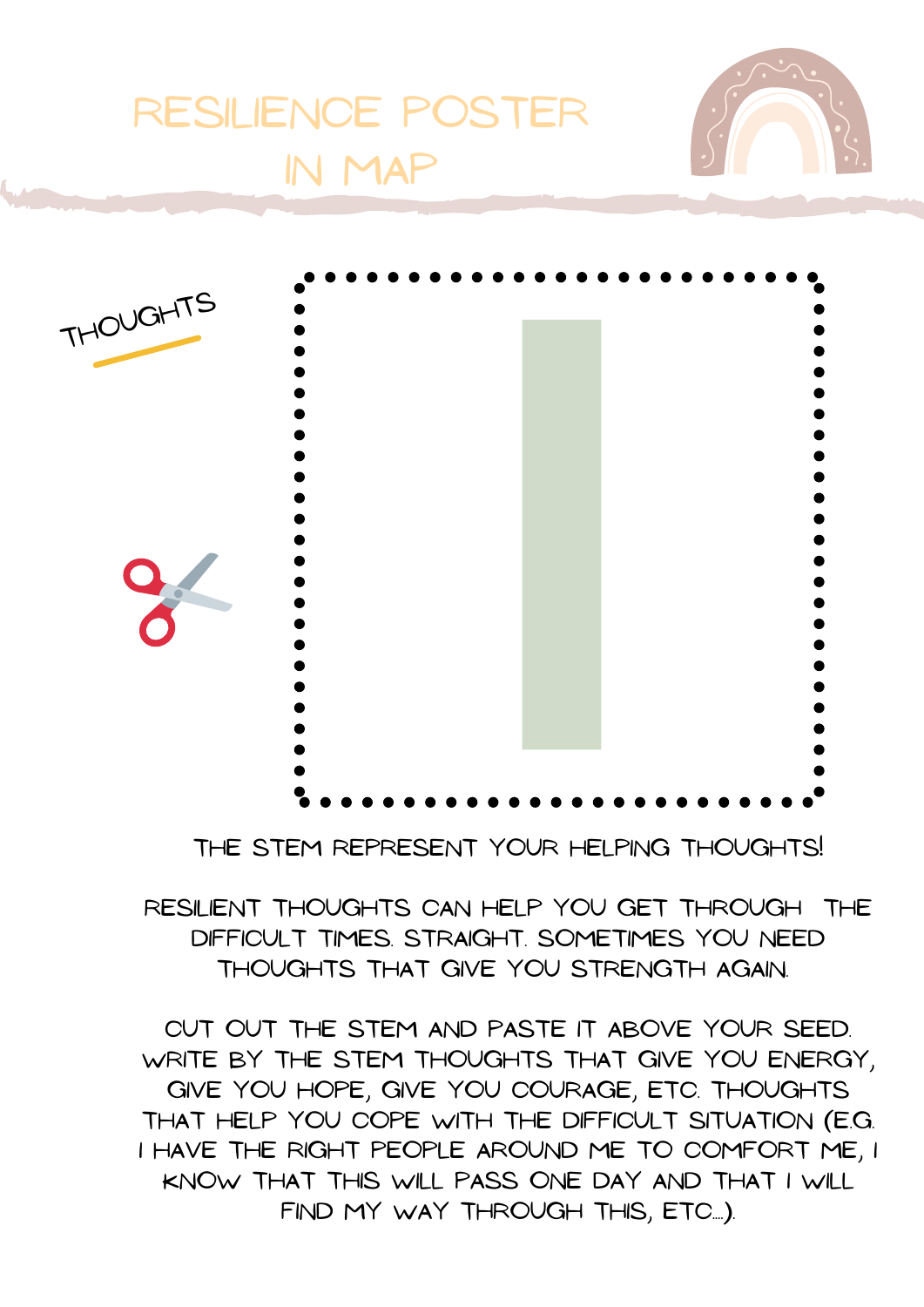



the leaves are your emotions!

The green leaves are for the emotions you are FEELING RIGHT NOW IN RELATION TO THE DIFFICULT event. What do you need to indicate that you are feeling a certain emotion? You can also write in the yellow leaves what helps you to deal with these feelings. things you can do (e.g. take time-out, rest). The things others can do we will write down later. Cut out the leaves and stick them to your FLOWER STEM. WRITE IN THEM THE FEELINGS YOU ARE FEELING NOW AS THE THINGS YOU ALREADY KNOW WILL

help you cope with the event.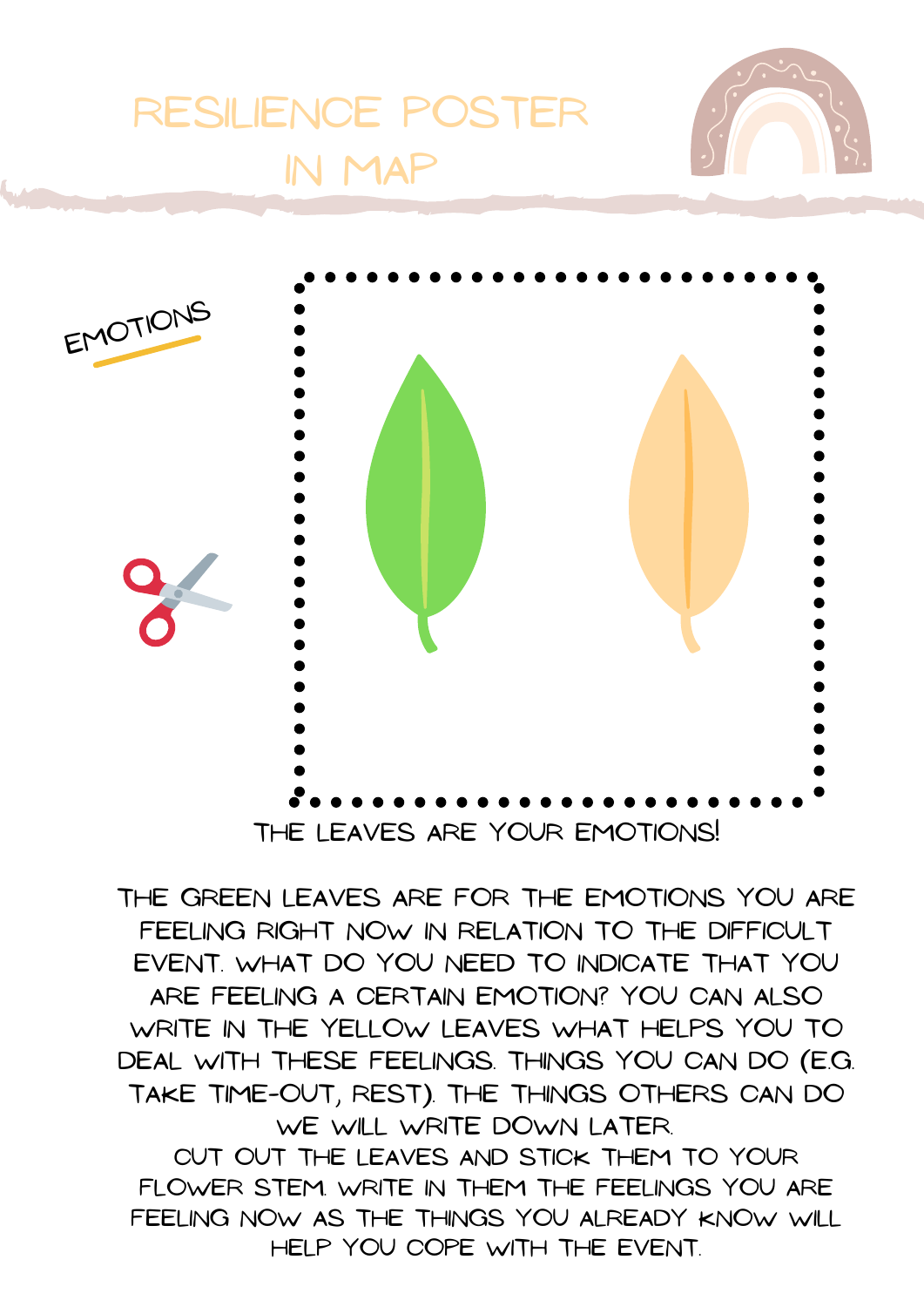



the petals are your talents!

to be able to use your strengths, you need your talents. these ensure that you continue to shine in what you do and that you feel strong. Next to the talents you can also write down good problemsolving skills, good social skills, good behavioral regulation skills. next to talents you can also write down things that interest you are YOU ARE PASSIONATED ABOUT

cut out the bloom and stick it on top of the FLOWER STEM. THEN WRITE YOUR TALENTS/ABILITIES IN IT. E.g. making friends, caring for animals and nature, READING, SOCCER, ...).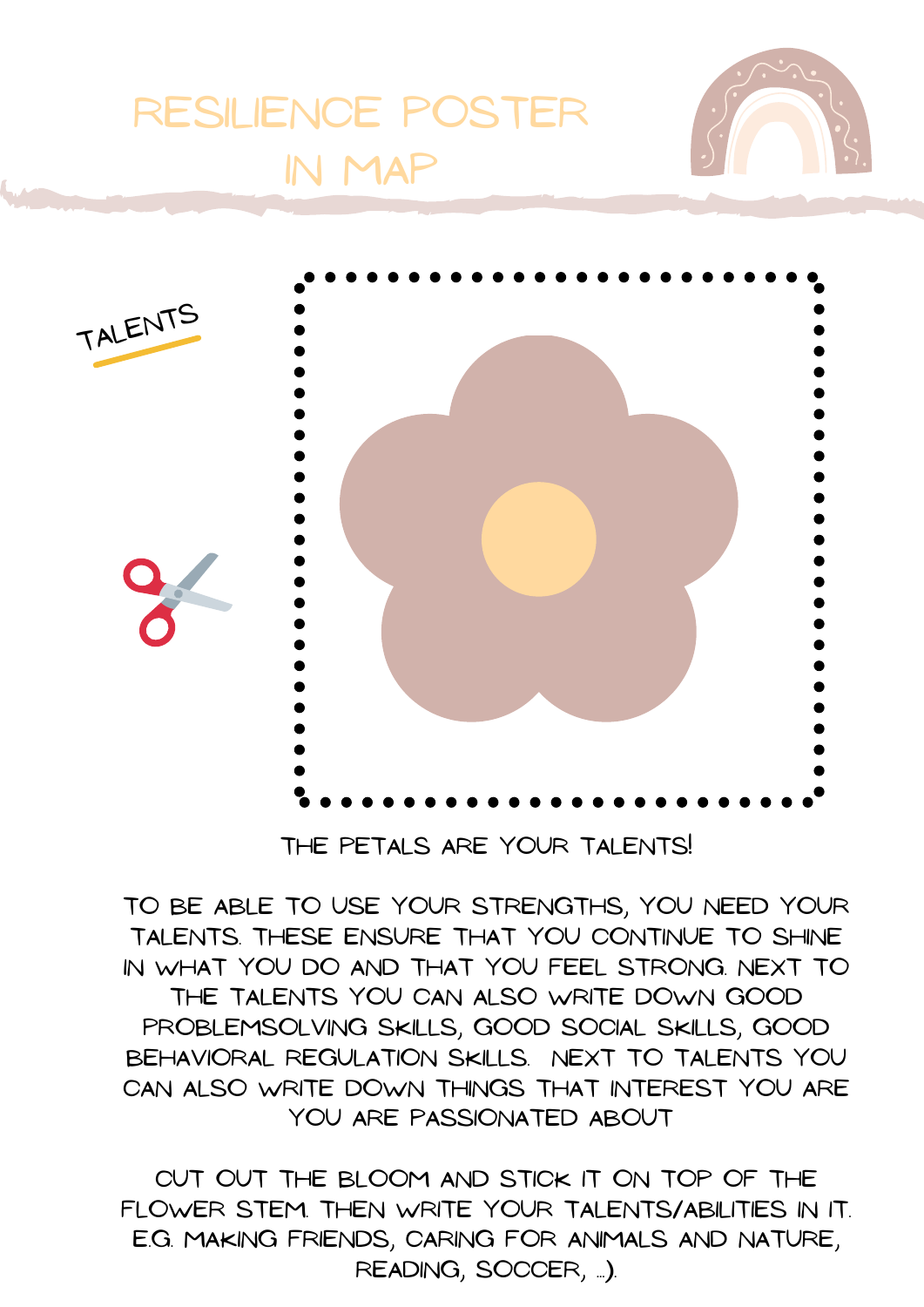

# resilience poster in map



#### the clouds are difficult events!

FROM PREVIOUS DIFFICULTIES YOU CAN LEARN ABOUT YOUR RESILIENCE. WHAT HAVE YOU LEARNED FROM PAST clouds? a flower can rain flat, but it can also find its way back up again. for this it needs other resources, for example the sun, some water or something else.

cut out the cloud and stick it somewhere in the sky. write in the cloud what has helped you during previous difficult events in your life. (e.g. keep exercising, take my rest on time, keep thinking positive,...)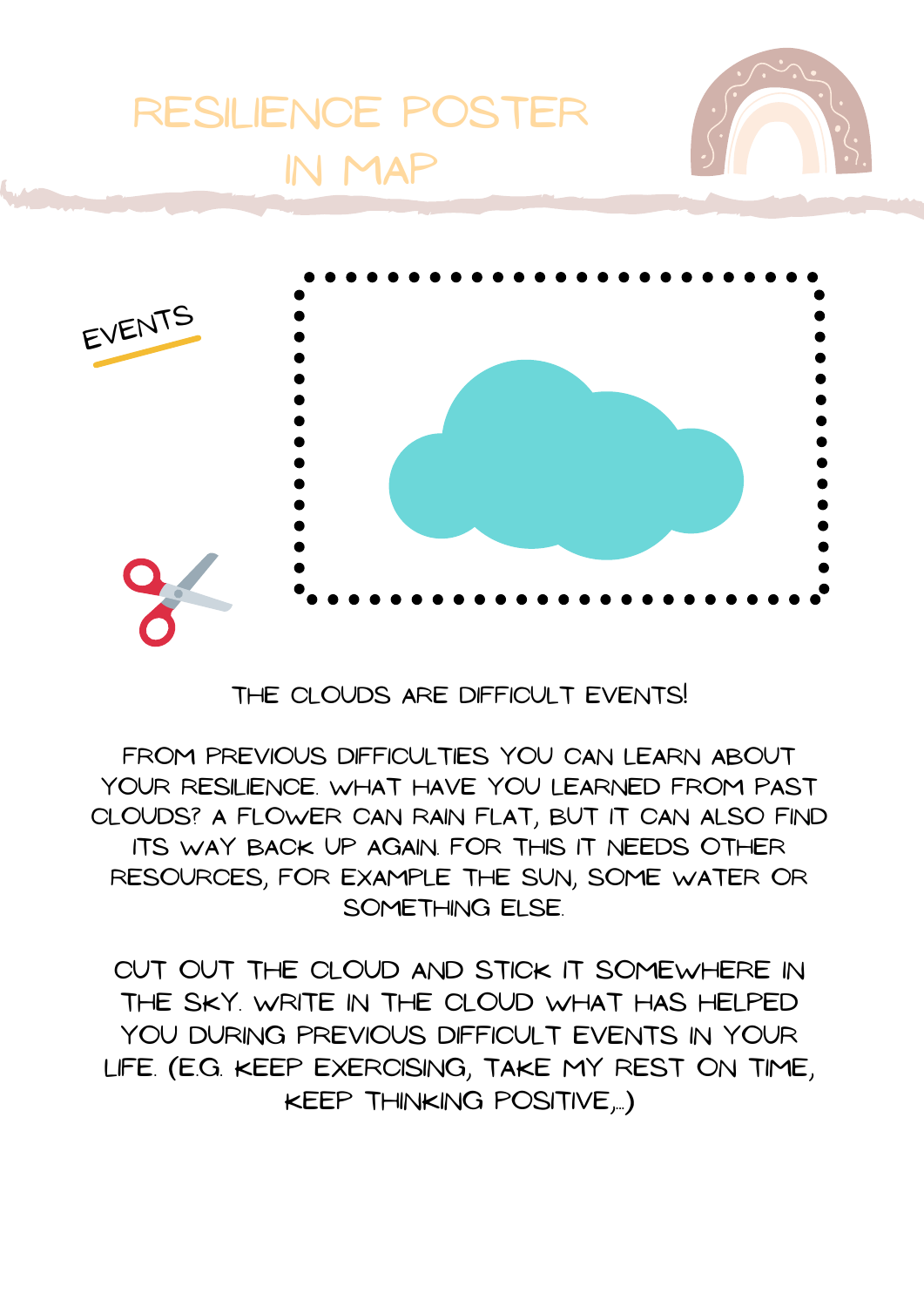



the sun's rays are the helping actions of others around you! which gives you warmth, just like a real sun.

what can your environment do to support you in YOUR RESILIENCE PROCESS. . SO WHAT ACTIONS CAN people around you do for you to support you in dealing with the difficult events? e.g. walk with you, play with you, cuddle, listen, play sports together,...

cut out the sun and stick it somewhere in the sky . and write per ray what others can do for you in supporting your resilience process..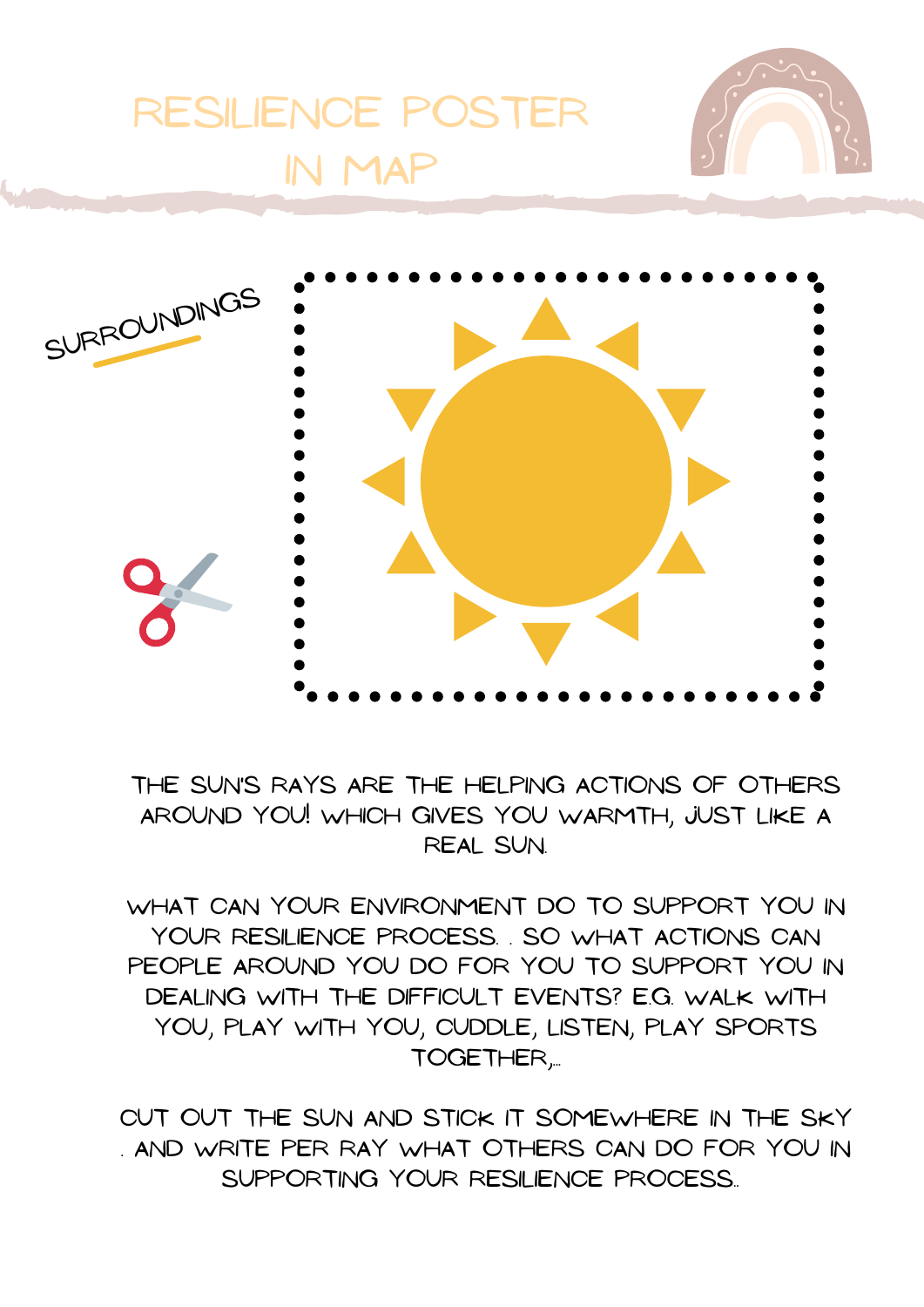



#### The birds are. Your dreams!

Dreams are possible. As big as you want, as free as YOU WANT AND AS HIGH AS YOU WANT.

Cut out the birds and stick them somewhere in the sky and write your dreams with them, what YOU WOULD LIKE FOR THE FUTURE OR WHEN everything is over. Next to dreams you can also write down what things you do, say, have different in your live that notice you have find a way to overcome/deal with the event.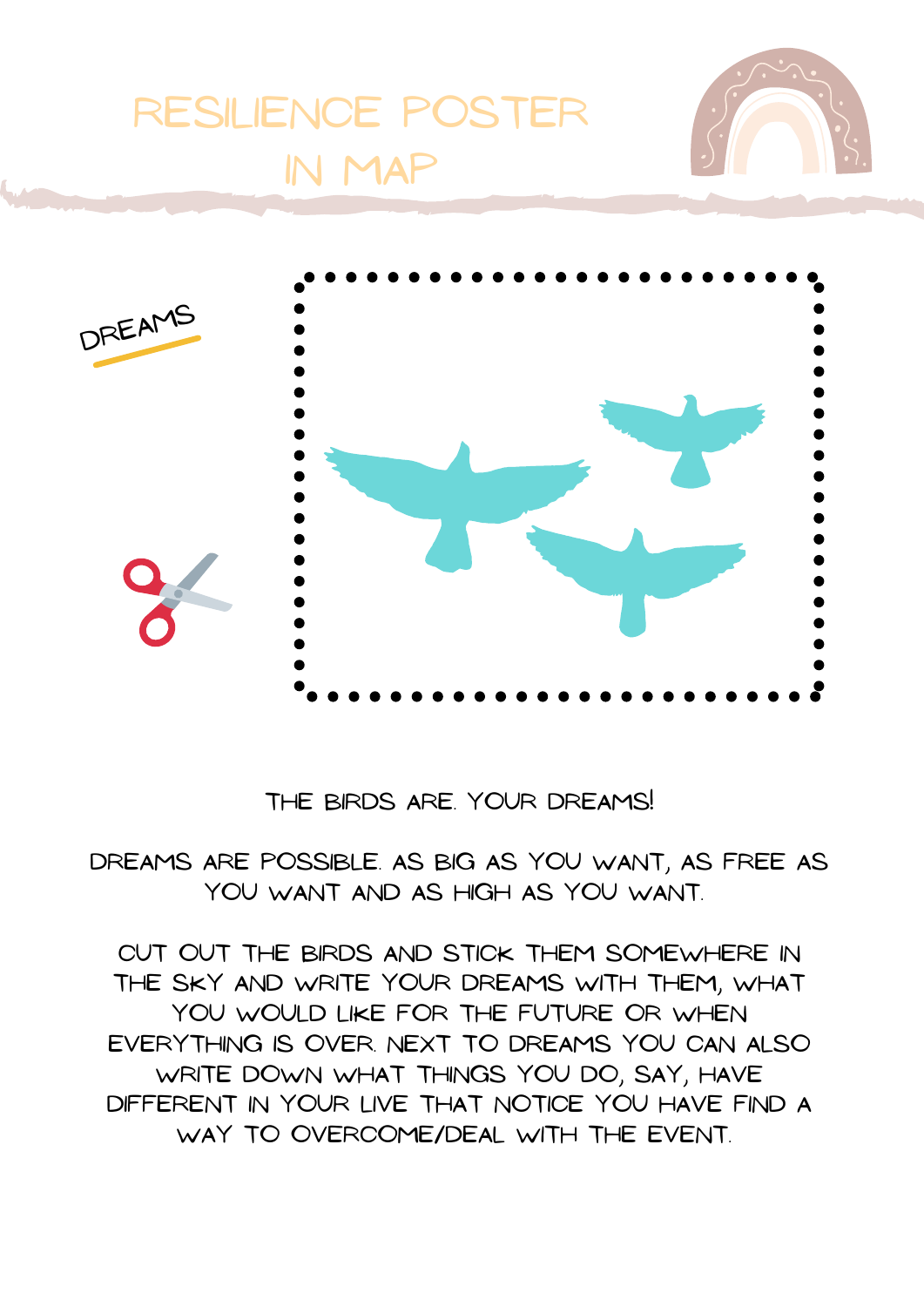

# RESILIENCE in map



grass sprigs are your support groups!

the grass blades are the groups you belong to. you are not alone, you have people around you in different places. these people could help you at times when things are going a bit less well. so it's about groups where you feel a sense of belonging. a feeling of "I belong", I am not alone.

Cut out the grass and stick it somewhere on the ground. and write what you can do that makes you feel that you can contribute to others or society. sometimes you don't have the space to do so, that is ok to.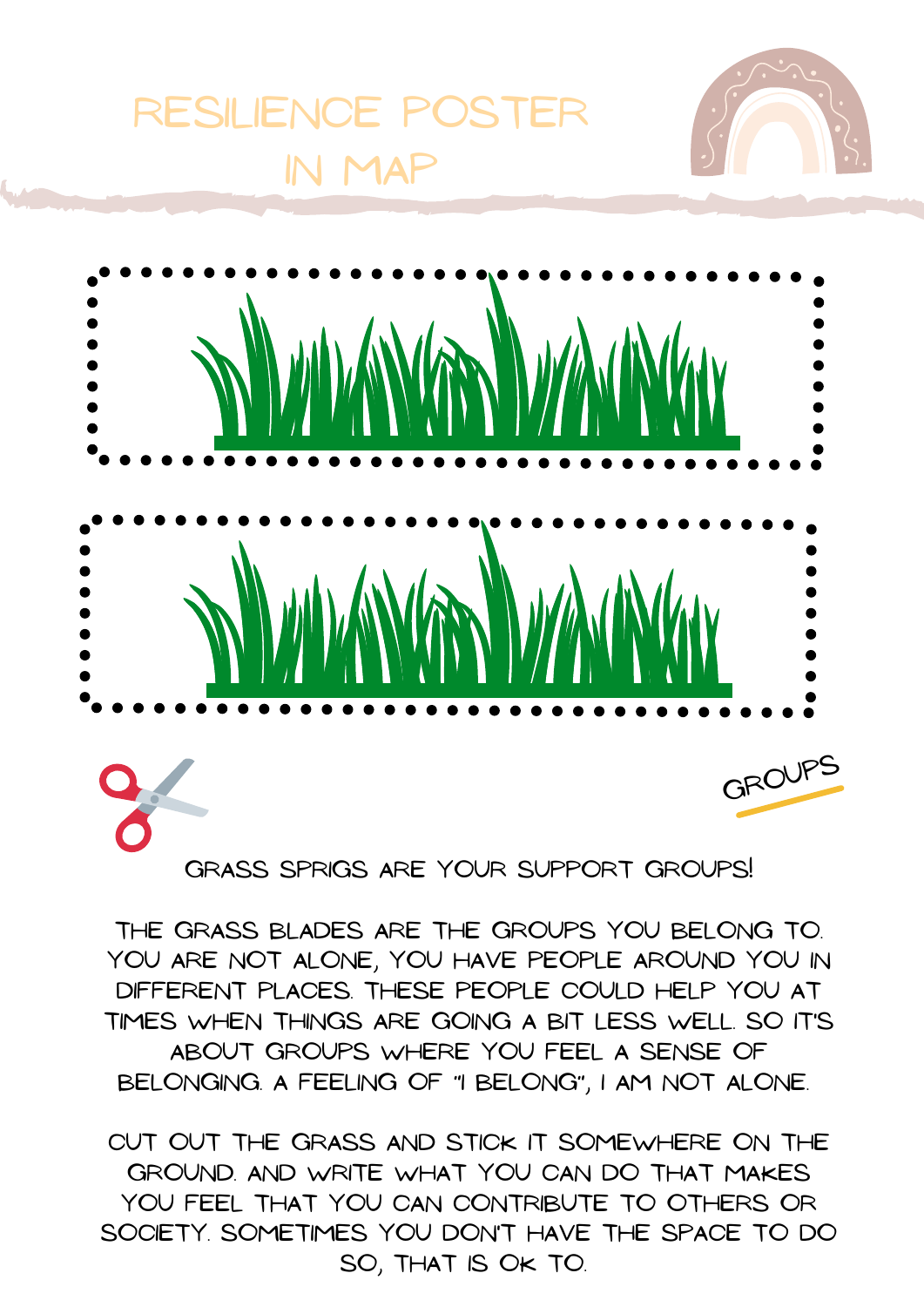





The grassy knoll represents participation.

The sense of belonging and participation. How can YOU CONTRIBUTE TO THE GREATER WHOLE? CAN YOU use your talents, qualities and knowledge to contribute to something? This can be done in different ways and in different places. this gives a powerful and satisfied feeling.

Cut out the grass tuft and stick it somewhere on the ground.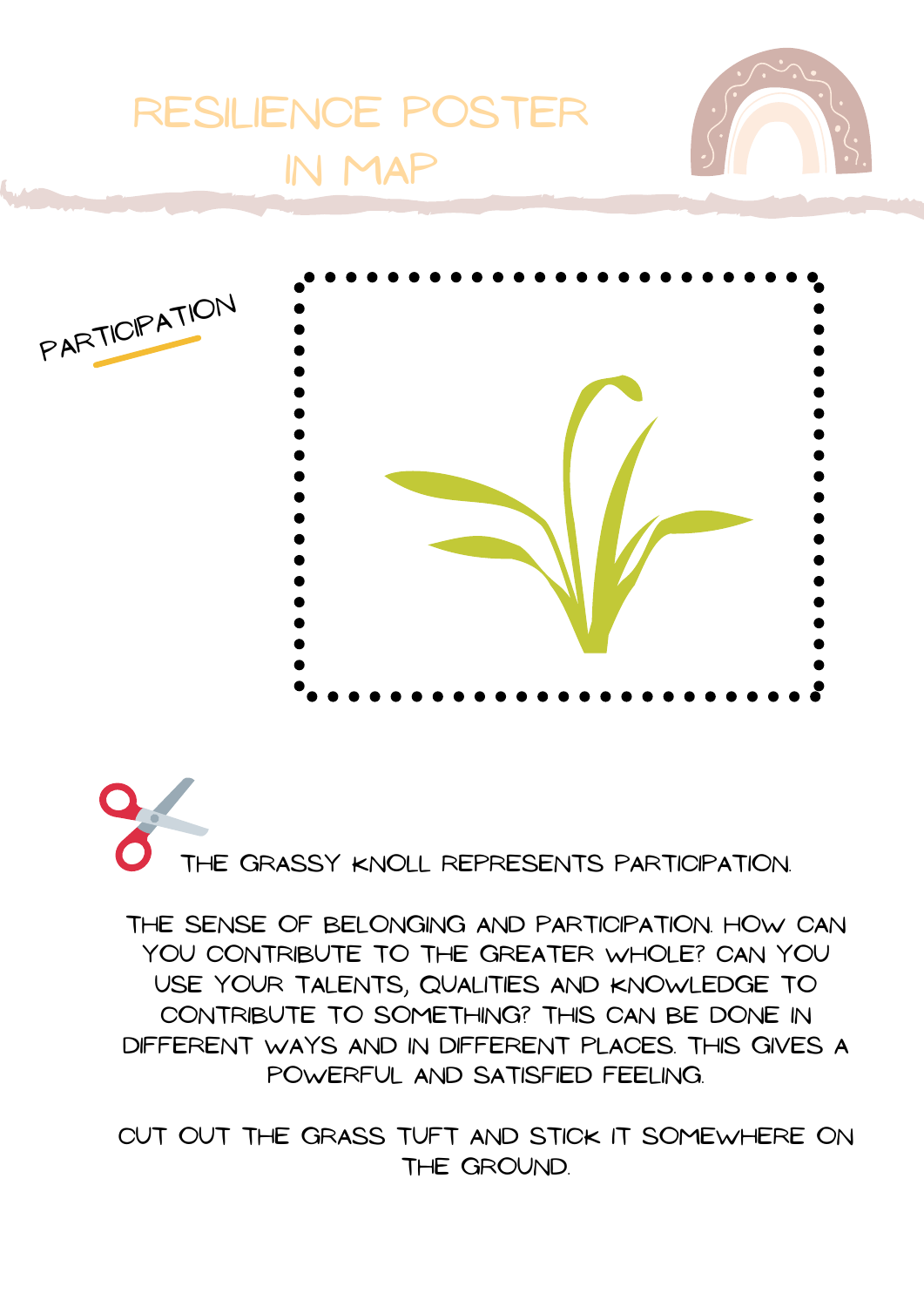

## resilience poster in map





These rays of sunshine stand for role models, religion, culture and predictability.

These rays support the sun. this stands for your environment and how it can be helpful. people and groups you feel connected to and which are your pillars of support. a handhold which makes you feel strong.

Cut out the sunbeams and paste them close to the sun and write down role models, religion, family or cultural rituals that help you as ways to can improve a sense of structure and PREDICTABILITY IN YOUR LIFE.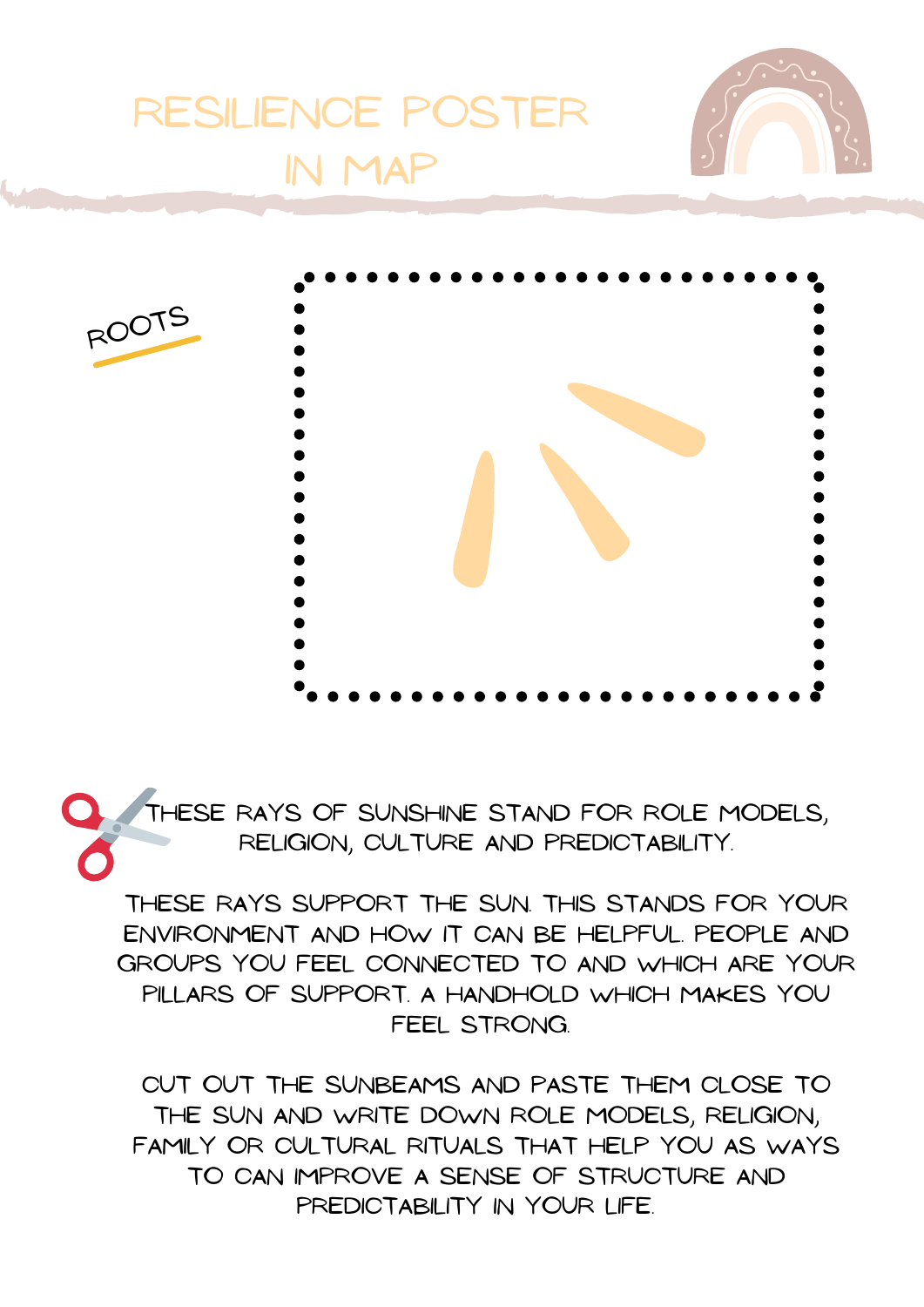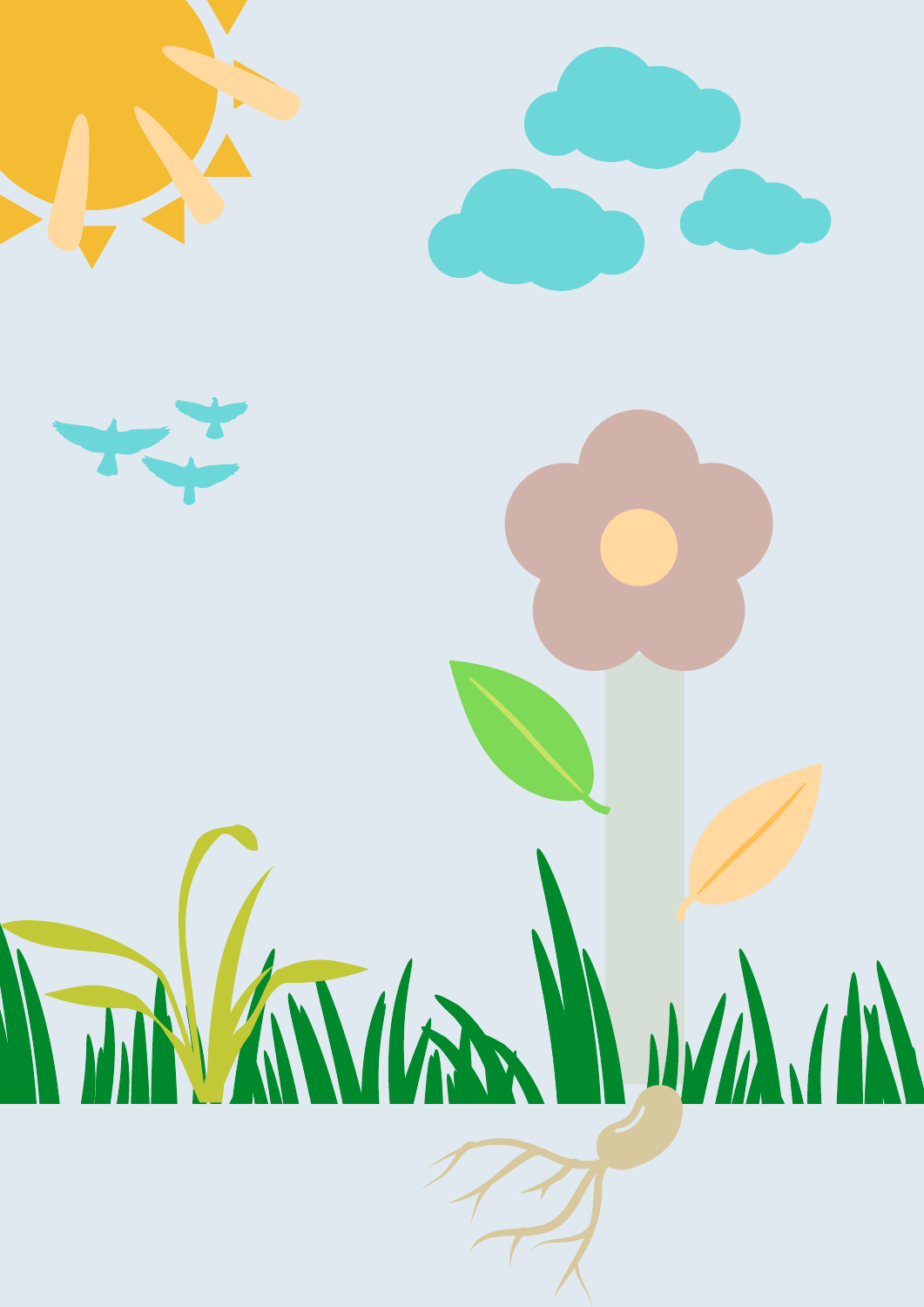**GUIDE** 



helping actions/surroundings

you!



#### difficult events



**DREAMS** 



**TALENTS** 

helping thoughts

**EMOTIONS** 

**SUPPORT GROUPS** 



support figures